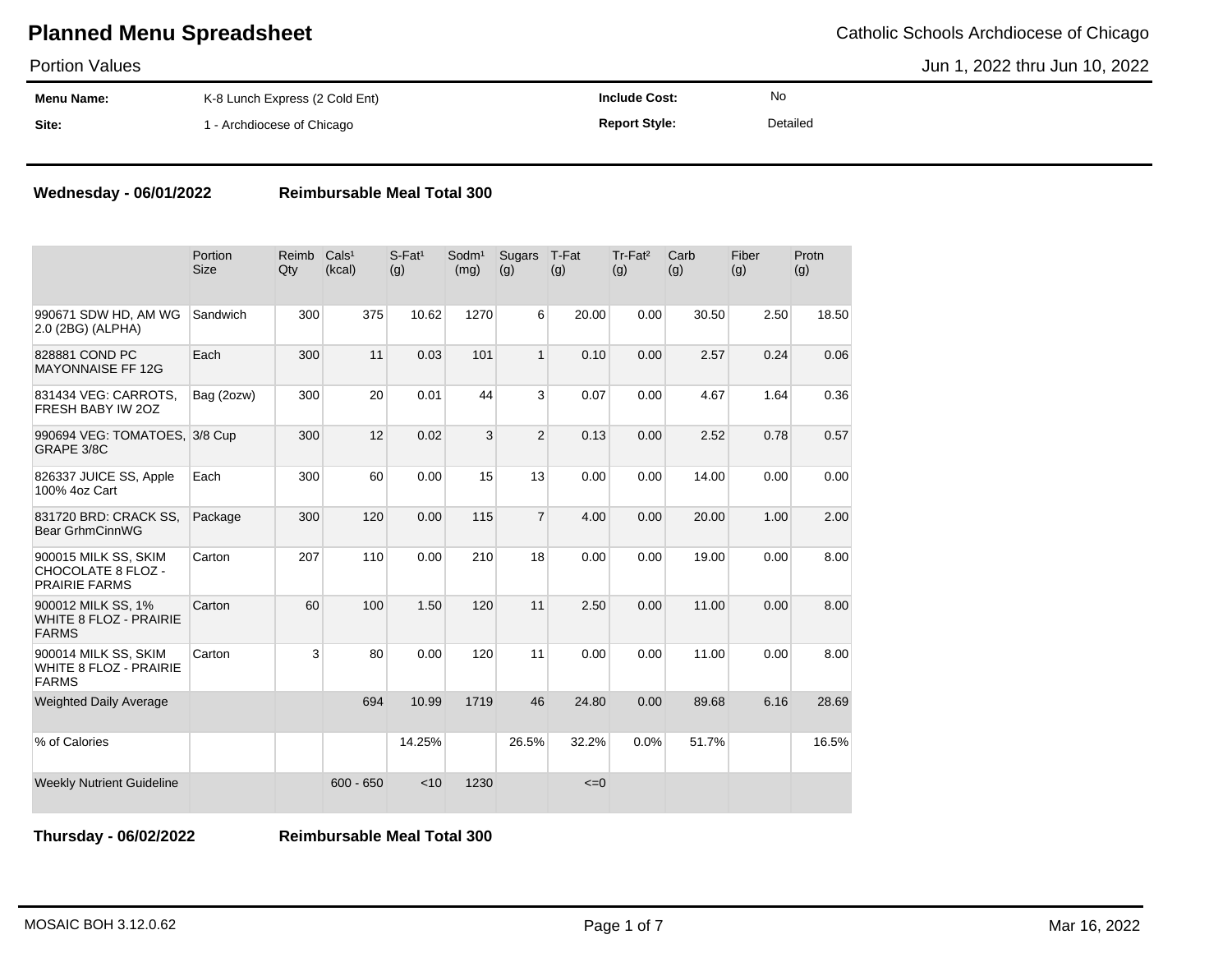Jun 1, 2022 thru Jun 10, 2022

Portion Values

|                                                                       | Portion<br><b>Size</b> | Reimb<br>Qty | Cals <sup>1</sup><br>(kcal) | $S$ -Fat <sup>1</sup><br>(g) | Sodm <sup>1</sup><br>(mg) | Sugars<br>(g)  | T-Fat<br>(g) | Tr-Fat <sup>2</sup><br>(g) | Carb<br>(g) | Fiber<br>(g) | Protn<br>(g) |
|-----------------------------------------------------------------------|------------------------|--------------|-----------------------------|------------------------------|---------------------------|----------------|--------------|----------------------------|-------------|--------------|--------------|
| 990569 SDW BD, CHam<br>PV WG 2.0 (2BG) (ALPHA)                        | Sandwich               | 300          | 321                         | 6.52                         | 823                       | 3              | 13.56        | 0.00                       | 29.02       | 2.00         | 21.10        |
| 825862 COND PC Mustard Each<br>6g                                     |                        | 300          | $\Omega$                    | 0.00                         | 65                        | $\Omega$       | 0.00         | 0.00                       | 1.00        | 0.00         | 0.00         |
| 000099 VEG: SALAD,<br>Bean Three 3/4 c                                | $3/4$ cup              | 300          | 116                         | 0.02                         | 245                       | $\overline{4}$ | 2.99         | $*0.00$                    | 17.90       | 5.97         | 5.22         |
| 000154 FRUIT: CRAISINS,<br>SS Origin1.16                              | Box (1.16oz)           | 300          | 110                         | 0.00                         | $\mathbf 0$               | 24             | 0.00         | 0.00                       | 27.00       | 2.00         | 0.00         |
| 831289 BRD: CRACK SS,<br>Chz-It WG                                    | Package                | 300          | 100                         | 1.00                         | 150                       | $\Omega$       | 3.50         | 0.00                       | 14.00       | 1.00         | 2.00         |
| 900015 MILK SS, SKIM<br>CHOCOLATE 8 FLOZ -<br><b>PRAIRIE FARMS</b>    | Carton                 | 207          | 110                         | 0.00                         | 210                       | 18             | 0.00         | 0.00                       | 19.00       | 0.00         | 8.00         |
| 900012 MILK SS, 1%<br><b>WHITE 8 FLOZ - PRAIRIE</b><br><b>FARMS</b>   | Carton                 | 60           | 100                         | 1.50                         | 120                       | 11             | 2.50         | 0.00                       | 11.00       | 0.00         | 8.00         |
| 900014 MILK SS, SKIM<br><b>WHITE 8 FLOZ - PRAIRIE</b><br><b>FARMS</b> | Carton                 | 3            | 80                          | 0.00                         | 120                       | 11             | 0.00         | 0.00                       | 11.00       | 0.00         | 8.00         |
| <b>Weighted Daily Average</b>                                         |                        |              | 744                         | 7.84                         | 1453                      | 45             | 20.55        | $*0.00$                    | 104.35      | 10.97        | 35.52        |
| % of Calories                                                         |                        |              |                             | 9.48%                        |                           | 24.2%          | 24.9%        | $*0.0\%$                   | 56.1%       |              | 19.1%        |
| <b>Weekly Nutrient Guideline</b>                                      |                        |              | $600 - 650$                 | < 10                         | 1230                      |                | $\leq=0$     |                            |             |              |              |

**Friday - 06/03/2022 Reimbursable Meal Total 300**

|                                                                 | Portion<br><b>Size</b> | Reimb<br>Qty | Cals <sup>1</sup><br>(kcal) | $S$ -Fat <sup>1</sup><br>(g) | Sodm <sup>1</sup><br>(mg) | Sugars<br>(g) | T-Fat<br>(g) | Tr-Fat <sup>2</sup><br>(g) | Carb<br>(g) | Fiber<br>(g) | Protn<br>(g) |
|-----------------------------------------------------------------|------------------------|--------------|-----------------------------|------------------------------|---------------------------|---------------|--------------|----------------------------|-------------|--------------|--------------|
| 990711 SALAD, THAM<br>C/BPEPP ITALIAN AP<br>ROM 2.25            | Each                   | 300          | 208                         | 5.74                         | 650                       | 1             | 12.71        | 0.00                       | 3.18        | 0.79         | 18.70        |
| 990650 Breadstick WG<br>1BG (1EA)(Alpha) - Indiv<br>Overwrapped | Each                   | 300          | 70                          | 0.00                         | 140                       | 1             | 1.00         | 0.00                       | 14.00       | 1.50         | 3.00         |
| 833328 COND PC.<br>DRESSING ITALIAN FF<br>12G (PPI)             | Packet                 | 300          | 5                           | 0.00                         | 120                       | $\mathbf 0$   | 0.00         | 0.00                       | 1.00        | 0.00         | 0.00         |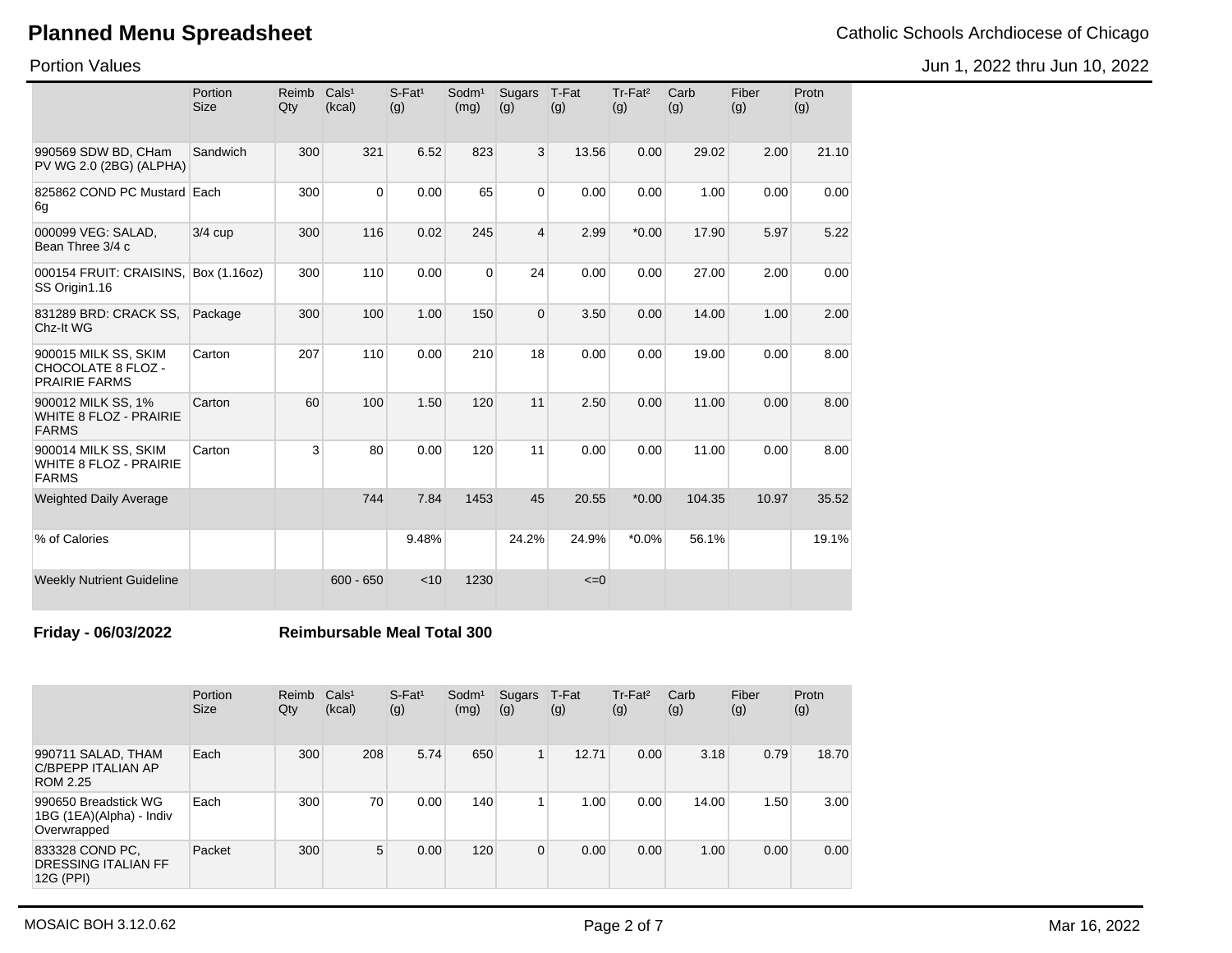Jun 1, 2022 thru Jun 10, 2022

Portion Values

|                                                                       | Portion<br>Size | Reimb<br>Qty | Cals <sup>1</sup><br>(kcal) | $S$ -Fat <sup>1</sup><br>(g) | Sodm <sup>1</sup><br>(mg) | Sugars<br>(g) | T-Fat<br>(g) | Tr-Fat <sup>2</sup><br>(g) | Carb<br>(g) | Fiber<br>(g) | Protn<br>(g) |
|-----------------------------------------------------------------------|-----------------|--------------|-----------------------------|------------------------------|---------------------------|---------------|--------------|----------------------------|-------------|--------------|--------------|
| 990583 VEG: PEPPERS.<br><b>GREEN JULIENNE AP</b><br>1/4c              | $1/4$ Cup       | 300          | 5                           | 0.01                         | 1                         | 1             | 0.04         | 0.00                       | 1.19        | 0.44         | 0.22         |
| 826581 FRUIT: ORANGE<br>138ct Whole 1/2c                              | Each(138ct)     | 300          | 47                          | 0.02                         | $\Omega$                  | 9             | 0.12         | 0.00                       | 11.73       | 2.40         | 0.94         |
| 831285 BRD: CRACK SS,<br>Animal WG                                    | Package         | 300          | 120                         | 1.00                         | 115                       | 8             | 3.50         | 0.00                       | 22.00       | 2.00         | 2.00         |
| 900015 MILK SS, SKIM<br>CHOCOLATE 8 FLOZ -<br><b>PRAIRIE FARMS</b>    | Carton          | 207          | 110                         | 0.00                         | 210                       | 18            | 0.00         | 0.00                       | 19.00       | 0.00         | 8.00         |
| 900014 MILK SS, SKIM<br><b>WHITE 8 FLOZ - PRAIRIE</b><br><b>FARMS</b> | Carton          | 60           | 80                          | 0.00                         | 120                       | 11            | 0.00         | 0.00                       | 11.00       | 0.00         | 8.00         |
| 900012 MILK SS, 1%<br><b>WHITE 8 FLOZ - PRAIRIE</b><br><b>FARMS</b>   | Carton          | 3            | 100                         | 1.50                         | 120                       | 11            | 2.50         | 0.00                       | 11.00       | 0.00         | 8.00         |
| <b>Weighted Daily Average</b>                                         |                 |              | 548                         | 6.78                         | 1196                      | 35            | 17.40        | 0.00                       | 68.52       | 7.13         | 32.06        |
| % of Calories                                                         |                 |              |                             | 11.14%                       |                           | 25.5%         | 28.6%        | 0.0%                       | 50.0%       |              | 23.4%        |
| <b>Weekly Nutrient Guideline</b>                                      |                 |              | $600 - 650$                 | < 10                         | 1230                      |               | $\leq=0$     |                            |             |              |              |

### **Monday - 06/06/2022 Reimbursable Meal Total 150**

|                                                                | Portion<br><b>Size</b> | Reimb<br>Qty | Cals <sup>1</sup><br>(kcal) | $S$ -Fat <sup>1</sup><br>(g) | Sodm <sup>1</sup><br>(mg) | <b>Sugars</b><br>(g) | T-Fat<br>(g) | Tr-Fat <sup>2</sup><br>(g) | Carb<br>(g) | Fiber<br>(g) | Protn<br>(g) |
|----------------------------------------------------------------|------------------------|--------------|-----------------------------|------------------------------|---------------------------|----------------------|--------------|----------------------------|-------------|--------------|--------------|
| 990644 PACK: PEPP<br>CHXBF, CH CUBES,<br>FLTBRD MINI WG 2(1BG) | Pack                   | 150          | 320                         | 9.31                         | 917                       | 1                    | 21.83        | 0.00                       | 14.07       | 1.00         | 17.49        |
| 990551 VEG: SALAD,<br>POTATO AP 3/4C (1/2C<br>VEG)             | 3/4 Cup                | 150          | 330                         | 3.00                         | 810                       | 11                   | 18.01        | 0.00                       | 40.52       | 4.50         | 3.00         |
| 831434 VEG: CARROTS.<br>FRESH BABY IW 20Z                      | Bag (2ozw)             | 150          | 20                          | 0.01                         | 44                        | 3                    | 0.07         | 0.00                       | 4.67        | 1.64         | 0.36         |
| 000108 FRUIT: CUP SS.<br>APPLESC CINN UNSWT<br>SHLF-STBL 1/2C  | Each $(1/2c)$          | 150          | 50                          | 0.00                         | $\Omega$                  | 12                   | 0.00         | 0.00                       | 14.00       | 1.00         | 0.00         |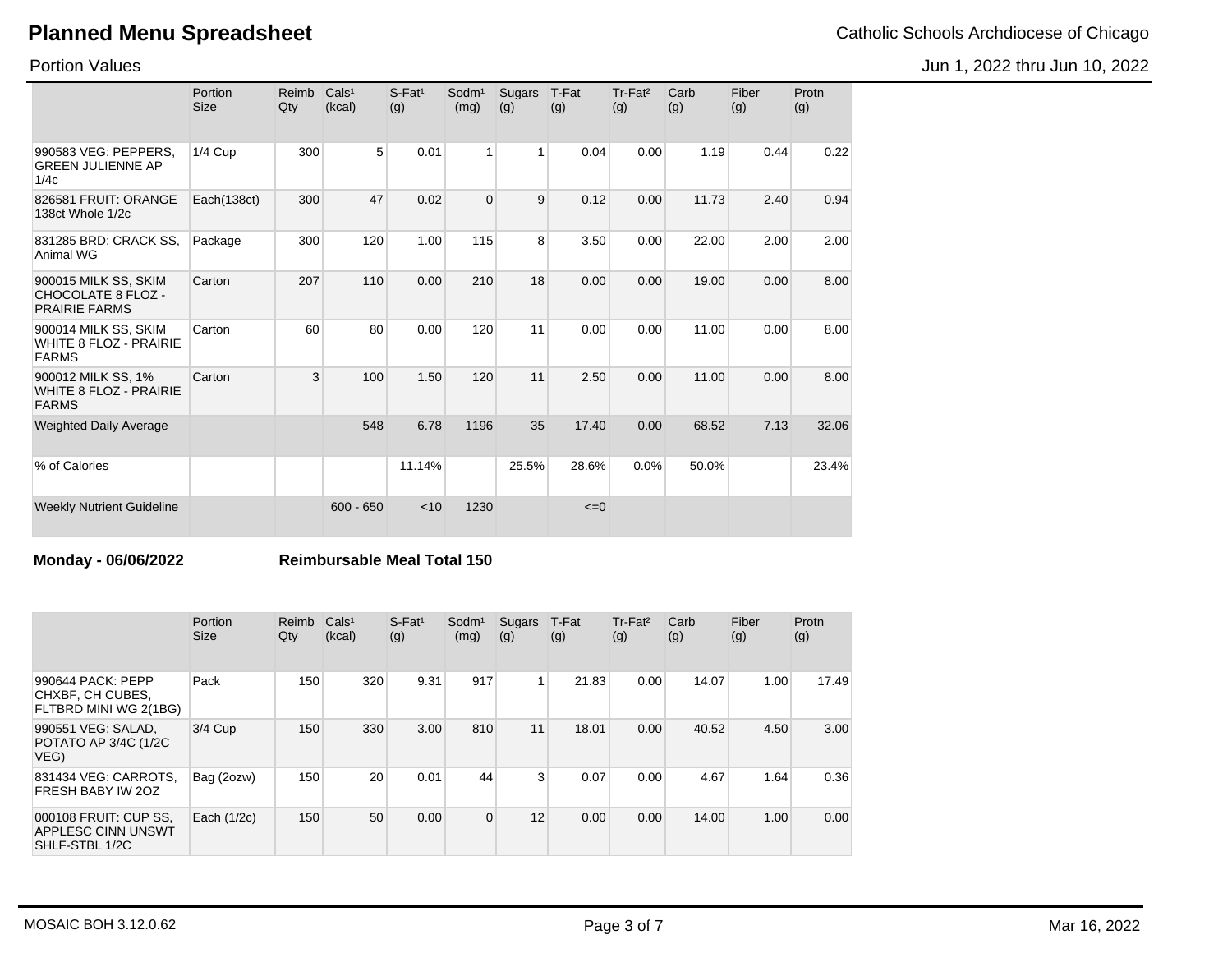Jun 1, 2022 thru Jun 10, 2022

Portion Values

|                                                                       | Portion<br><b>Size</b> | Reimb<br>Qty | Cals <sup>1</sup><br>(kcal) | $S$ -Fat <sup>1</sup><br>(g) | Sodm <sup>1</sup><br>(mg) | Sugars<br>(g) | T-Fat<br>(g) | $Tr-Fat2$<br>(g) | Carb<br>(g) | Fiber<br>(g) | Protn<br>(g) |
|-----------------------------------------------------------------------|------------------------|--------------|-----------------------------|------------------------------|---------------------------|---------------|--------------|------------------|-------------|--------------|--------------|
| 900015 MILK SS, SKIM<br>CHOCOLATE 8 FLOZ -<br><b>PRAIRIE FARMS</b>    | Carton                 | 104          | 110                         | 0.00                         | 210                       | 18            | 0.00         | 0.00             | 19.00       | 0.00         | 8.00         |
| 900012 MILK SS, 1%<br><b>WHITE 8 FLOZ - PRAIRIE</b><br><b>FARMS</b>   | Carton                 | 30           | 100                         | 1.50                         | 120                       | 11            | 2.50         | 0.00             | 11.00       | 0.00         | 8.00         |
| 900014 MILK SS, SKIM<br><b>WHITE 8 FLOZ - PRAIRIE</b><br><b>FARMS</b> | Carton                 |              | 80                          | 0.00                         | 120                       | 11            | 0.00         | 0.00             | 11.00       | 0.00         | 8.00         |
| <b>Weighted Daily Average</b>                                         |                        |              | 816                         | 12.63                        | 1942                      | 41            | 40.41        | 0.00             | 88.70       | 8.15         | 28.05        |
| % of Calories                                                         |                        |              |                             | 13.93%                       |                           | 20.1%         | 44.6%        | 0.0%             | 43.5%       |              | 13.8%        |
| <b>Weekly Nutrient Guideline</b>                                      |                        |              | $600 - 650$                 | $<$ 10                       | 1230                      |               | $\leq=0$     |                  |             |              |              |

**Tuesday - 06/07/2022 Reimbursable Meal Total 150**

|                                                                     | Portion<br><b>Size</b> | Reimb<br>Qty | Cals <sup>1</sup><br>(kcal) | $S$ -Fat <sup>1</sup><br>(g) | Sodm <sup>1</sup><br>(mg) | <b>Sugars</b><br>(g) | T-Fat<br>(g) | Tr-Fat <sup>2</sup><br>(g) | Carb<br>(g) | Fiber<br>(g) | Protn<br>(g) |
|---------------------------------------------------------------------|------------------------|--------------|-----------------------------|------------------------------|---------------------------|----------------------|--------------|----------------------------|-------------|--------------|--------------|
| 990369 Danimals,<br>Strawberry Banana Yogurt                        | ea                     | 150          | 70                          | 0.00                         | 70                        | 9                    | 0.00         | 0.00                       | 12.00       | 0.00         | 4.00         |
| 831305 BRD: MUF AP,<br>Blueb 2ozWG (1BG)                            | <b>Muffin</b>          | 150          | 190                         | 2.00                         | 130                       | 16                   | 6.00         | 0.00                       | 30.00       | 2.00         | 3.00         |
| 829216 CHEESE, MZ<br>String LF 1ea 1.0                              | <b>Stick</b>           | 150          | 60                          | 2.00                         | 200                       | $\mathbf{1}$         | 3.00         | 0.00                       | 1.00        | 0.00         | 7.00         |
| 990694 VEG: TOMATOES,<br>GRAPE 3/8C                                 | 3/8 Cup                | 150          | 12                          | 0.02                         | 3                         | 2                    | 0.13         | 0.00                       | 2.52        | 0.78         | 0.57         |
| 831434 VEG: CARROTS,<br>FRESH BABY IW 20Z                           | Bag (2ozw)             | 150          | 20                          | 0.01                         | 44                        | 3                    | 0.07         | 0.00                       | 4.67        | 1.64         | 0.36         |
| 000124 FRUIT: PEARS<br>150 ct.                                      | Each (150ct)           | 150          | 67                          | 0.03                         | 1                         | 12                   | 0.17         | 0.00                       | 17.97       | 3.66         | 0.42         |
| 900015 MILK SS, SKIM<br>CHOCOLATE 8 FLOZ -<br><b>PRAIRIE FARMS</b>  | Carton                 | 104          | 110                         | 0.00                         | 210                       | 18                   | 0.00         | 0.00                       | 19.00       | 0.00         | 8.00         |
| 900012 MILK SS, 1%<br><b>WHITE 8 FLOZ - PRAIRIE</b><br><b>FARMS</b> | Carton                 | 30           | 100                         | 1.50                         | 120                       | 11                   | 2.50         | 0.00                       | 11.00       | 0.00         | 8.00         |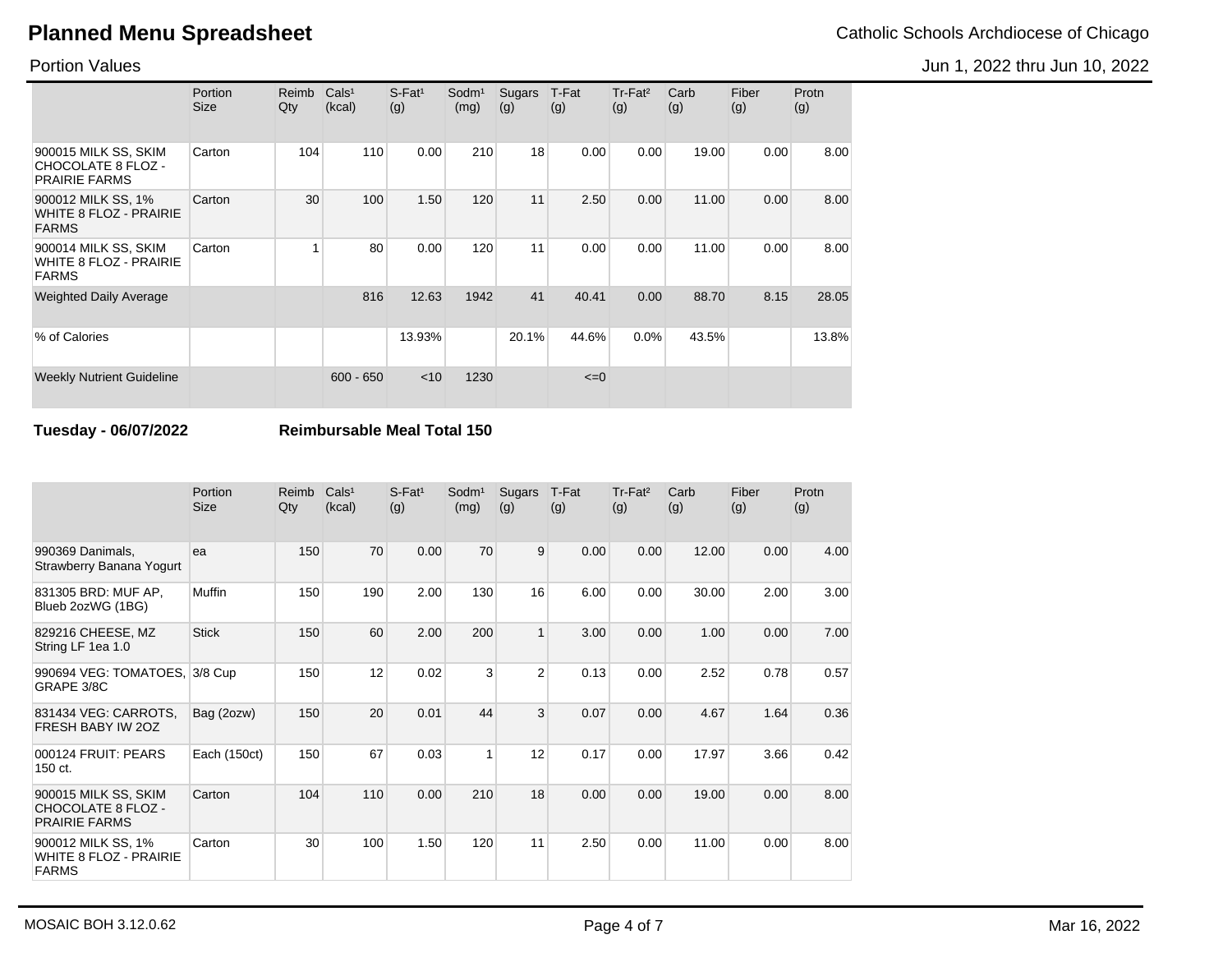Jun 1, 2022 thru Jun 10, 2022

Portion Values

|                                                                       | Portion<br><b>Size</b> | Reimb<br>Qty | Cals <sup>1</sup><br>(kcal) | $S$ -Fat <sup>1</sup><br>(g) | $S$ odm $1$<br>(mg) | Sugars<br>(g) | T-Fat<br>(g) | Tr-Fat <sup>2</sup><br>(g) | Carb<br>(g) | Fiber<br>(g) | Protn<br>(g) |
|-----------------------------------------------------------------------|------------------------|--------------|-----------------------------|------------------------------|---------------------|---------------|--------------|----------------------------|-------------|--------------|--------------|
| 900014 MILK SS, SKIM<br><b>WHITE 8 FLOZ - PRAIRIE</b><br><b>FARMS</b> | Carton                 |              | 80                          | 0.00                         | 120                 | 11            | 0.00         | 0.00                       | 11.00       | 0.00         | 8.00         |
| <b>Weighted Daily Average</b>                                         |                        |              | 516                         | 4.36                         | 619                 | 57            | 9.87         | 0.00                       | 83.61       | 8.08         | 22.56        |
| % of Calories                                                         |                        |              |                             | 7.60%                        |                     | 44.2%         | 17.2%        | $0.0\%$                    | 64.8%       |              | 17.5%        |
| <b>Weekly Nutrient Guideline</b>                                      |                        |              | $600 - 650$                 | < 10                         | 1230                |               | $\leq=0$     |                            |             |              |              |

**Wednesday - 06/08/2022 Reimbursable Meal Total 150**

|                                                                       | Portion<br><b>Size</b> | Reimb<br>Qty | Cals <sup>1</sup><br>(kcal) | $S$ -Fat <sup>1</sup><br>(g) | Sodm <sup>1</sup><br>(mg) | <b>Sugars</b><br>(g) | T-Fat<br>(g) | Tr-Fat <sup>2</sup><br>(g) | Carb<br>(g) | Fiber<br>(g) | Protn<br>(g) |
|-----------------------------------------------------------------------|------------------------|--------------|-----------------------------|------------------------------|---------------------------|----------------------|--------------|----------------------------|-------------|--------------|--------------|
| 990673 SDW HD, TKY<br>(JENNIE-O SLICED) PV<br>WG 2 (2BG) (ALPHA)      | Sandwich               | 150          | 308                         | 5.42                         | 728                       | 3                    | 12.00        | 0.00                       | 29.00       | 2.50         | 22.17        |
| 825862 COND PC Mustard Each<br>6g                                     |                        | 150          | $\overline{0}$              | 0.00                         | 65                        | $\overline{0}$       | 0.00         | 0.00                       | 1.00        | 0.00         | 0.00         |
| 000099 VEG: SALAD,<br>Bean Three 3/4 c                                | $3/4$ cup              | 150          | 116                         | 0.02                         | 245                       | 4                    | 2.99         | $*0.00$                    | 17.90       | 5.97         | 5.22         |
| 000154 FRUIT: CRAISINS.<br>SS Origin1.16                              | Box (1.16oz)           | 150          | 110                         | 0.00                         | $\Omega$                  | 24                   | 0.00         | 0.00                       | 27.00       | 2.00         | 0.00         |
| 900015 MILK SS, SKIM<br>CHOCOLATE 8 FLOZ -<br><b>PRAIRIE FARMS</b>    | Carton                 | 104          | 110                         | 0.00                         | 210                       | 18                   | 0.00         | 0.00                       | 19.00       | 0.00         | 8.00         |
| 900012 MILK SS, 1%<br><b>WHITE 8 FLOZ - PRAIRIE</b><br><b>FARMS</b>   | Carton                 | 30           | 100                         | 1.50                         | 120                       | 11                   | 2.50         | 0.00                       | 11.00       | 0.00         | 8.00         |
| 900014 MILK SS, SKIM<br><b>WHITE 8 FLOZ - PRAIRIE</b><br><b>FARMS</b> | Carton                 | 1            | 80                          | 0.00                         | 120                       | 11                   | 0.00         | 0.00                       | 11.00       | 0.00         | 8.00         |
| <b>Weighted Daily Average</b>                                         |                        |              | 631                         | 5.74                         | 1208                      | 45                   | 15.49        | $*0.00$                    | 90.35       | 10.47        | 34.59        |
| % of Calories                                                         |                        |              |                             | 8.19%                        |                           | 28.5%                | 22.1%        | $*0.0\%$                   | 57.3%       |              | 21.9%        |
| <b>Weekly Nutrient Guideline</b>                                      |                        |              | $600 - 650$                 | < 10                         | 1230                      |                      | $\leq=0$     |                            |             |              |              |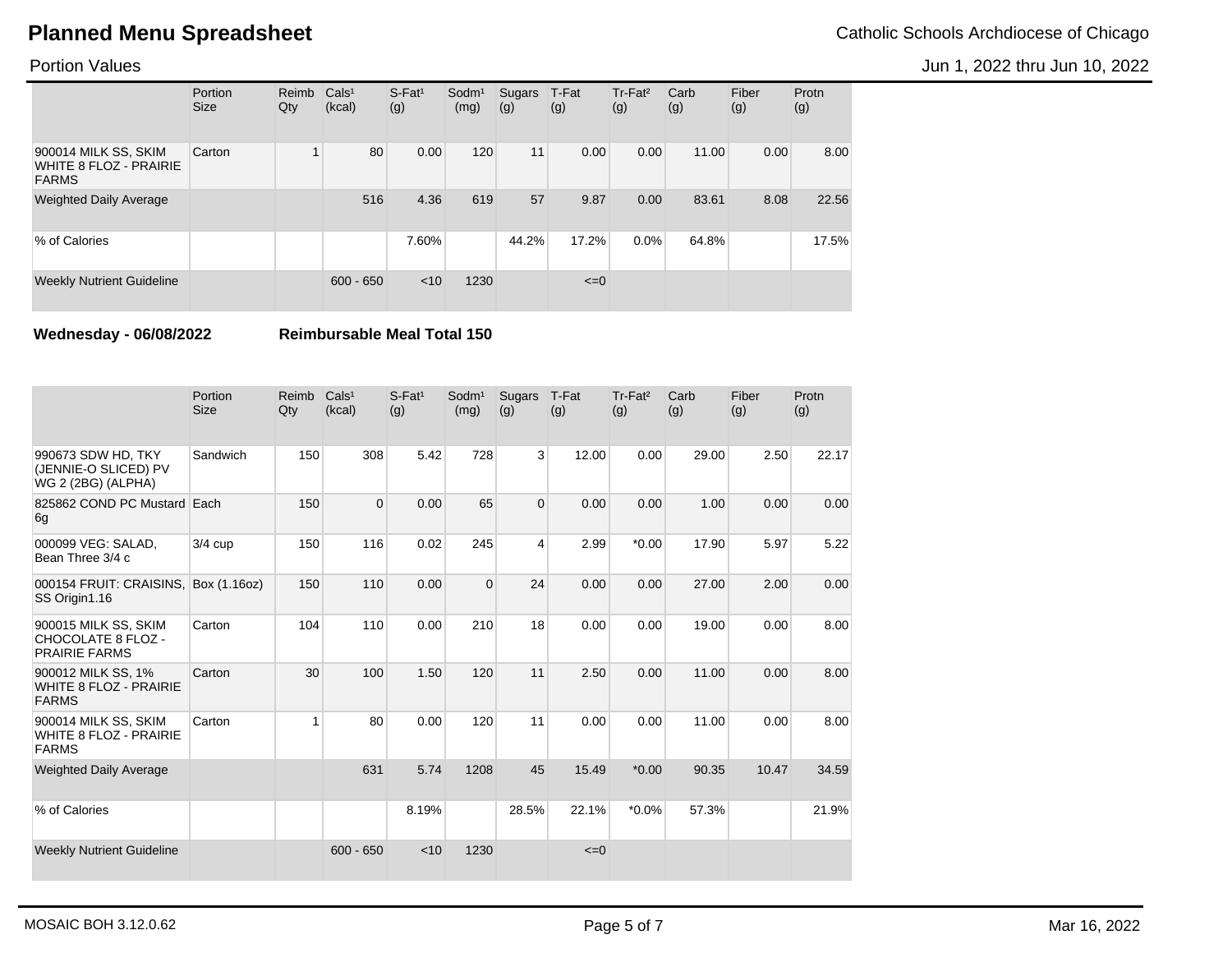Jun 1, 2022 thru Jun 10, 2022

Portion Values

**Thursday - 06/09/2022 Reimbursable Meal Total 150**

|                                                                               | Portion<br><b>Size</b> | Reimb<br>Qty | Cals <sup>1</sup><br>(kcal) | $S$ -Fat <sup>1</sup><br>(g) | Sodm <sup>1</sup><br>(mg) | Sugars<br>(g)  | T-Fat<br>(g) | Tr-Fat <sup>2</sup><br>(g) | Carb<br>(g) | Fiber<br>(g) | Protn<br>(g) |
|-------------------------------------------------------------------------------|------------------------|--------------|-----------------------------|------------------------------|---------------------------|----------------|--------------|----------------------------|-------------|--------------|--------------|
| 990738 SALAD, ChixPop<br>CH AP ROMAINE 2.5<br>(1BG)                           | Each                   | 150          | 315                         | 5.79                         | 486                       | $\mathbf{1}$   | 19.04        | 0.00                       | 16.87       | 3.85         | 18.87        |
| 990653 Roll, DinnerWheat<br>WG 1EA(Alpha) -Indiv<br>Overwrapped               | each                   | 150          | 80                          | 0.00                         | 160                       | $\mathbf{1}$   | 1.50         | 0.00                       | 14.00       | 1.00         | 3.00         |
| 833326 COND PC,<br><b>DRESSING RANCH</b><br><b>BUTTERMILK FF 12G</b><br>(PPI) | Each                   | 150          | 10                          | 0.00                         | 125                       | $\mathbf{1}$   | 0.00         | 0.00                       | 2.00        | 0.00         | 0.00         |
| 990723 VEG: CELERY,<br>STICKS IW 50/2OZ DOD                                   | Bag (2ozw)             | 150          | 8                           | 0.02                         | 45                        | $\mathbf{1}$   | 0.10         | 0.00                       | 1.68        | 0.91         | 0.39         |
| 825008 FRUIT: APPLE,<br>138CT Whole 1C                                        | Each (138ct)           | 150          | 62                          | 0.03                         | $\mathbf{1}$              | 12             | 0.20         | 0.00                       | 16.52       | 2.87         | 0.31         |
| 831720 BRD: CRACK SS,<br><b>Bear GrhmCinnWG</b>                               | Package                | 150          | 120                         | 0.00                         | 115                       | $\overline{7}$ | 4.00         | 0.00                       | 20.00       | 1.00         | 2.00         |
| 900015 MILK SS, SKIM<br>CHOCOLATE 8 FLOZ -<br><b>PRAIRIE FARMS</b>            | Carton                 | 104          | 110                         | 0.00                         | 210                       | 18             | 0.00         | 0.00                       | 19.00       | 0.00         | 8.00         |
| 900014 MILK SS, SKIM<br><b>WHITE 8 FLOZ - PRAIRIE</b><br><b>FARMS</b>         | Carton                 | 30           | 80                          | 0.00                         | 120                       | 11             | 0.00         | 0.00                       | 11.00       | 0.00         | 8.00         |
| 900012 MILK SS, 1%<br><b>WHITE 8 FLOZ - PRAIRIE</b><br><b>FARMS</b>           | Carton                 | $\mathbf{1}$ | 100                         | 1.50                         | 120                       | 11             | 2.50         | 0.00                       | 11.00       | 0.00         | 8.00         |
| <b>Weighted Daily Average</b>                                                 |                        |              | 688                         | 5.86                         | 1103                      | 38             | 24.85        | 0.00                       | 86.52       | 9.62         | 31.78        |
| % of Calories                                                                 |                        |              |                             | 7.67%                        |                           | 22.1%          | 32.5%        | 0.0%                       | 50.3%       |              | 18.5%        |
| <b>Weekly Nutrient Guideline</b>                                              |                        |              | $600 - 650$                 | < 10                         | 1230                      |                | $\leq=0$     |                            |             |              |              |

**Friday - 06/10/2022 Reimbursable Meal Total 150**